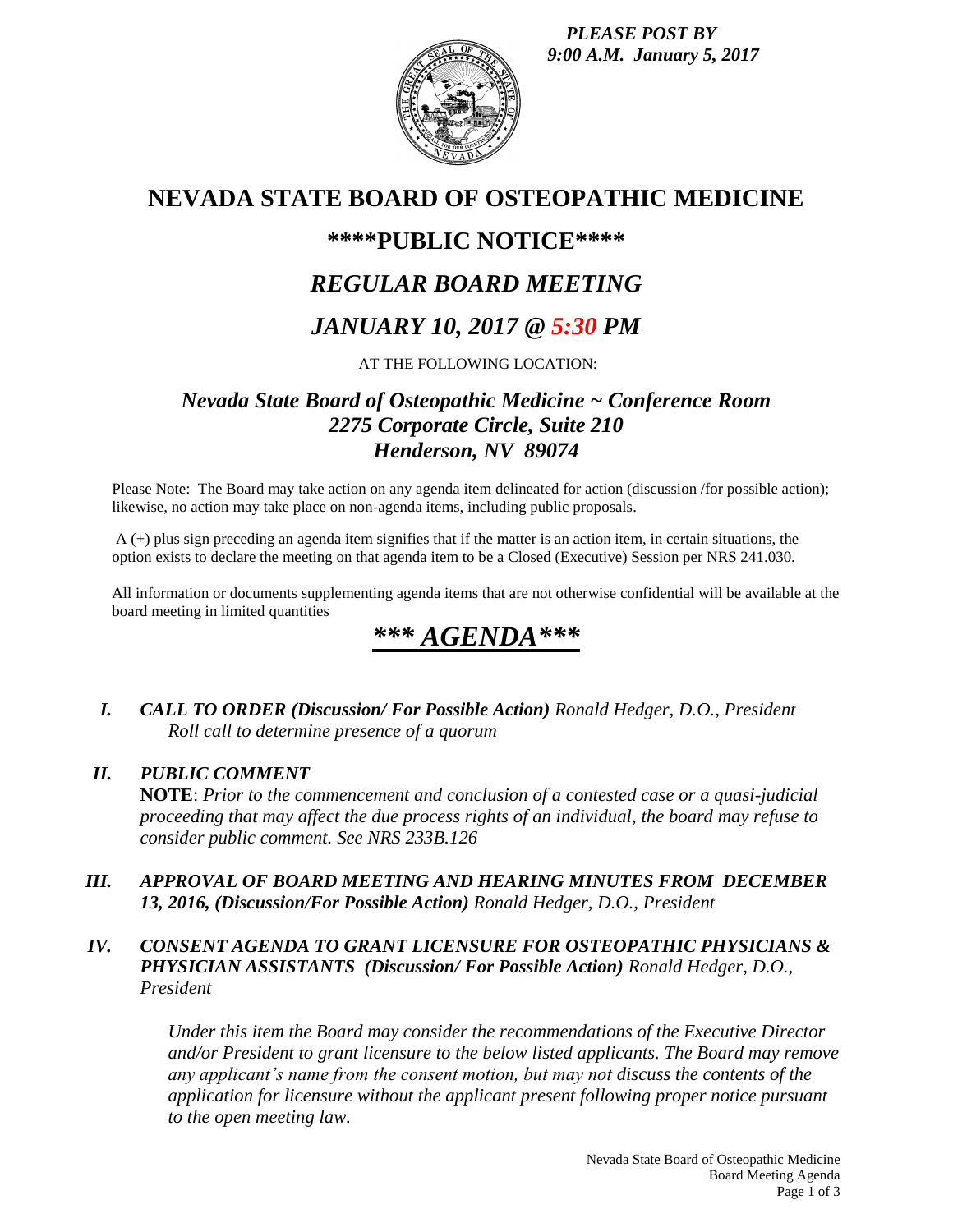*Consent agenda to grant FULL LICENSURE to the following applicants:*

#### *Osteopathic Physician Name Specialty*

*Nicholas Crossman, D.O. Orthopedics Nimret Dev, D.O. Family Medicine Matthew Dickson, D.O. Radiology*

*Scott Baxter, PA-C James Preddy, D.O. James Boesiger, PA-C – Reinstatement Ryan Workman, D.O. Leonel Borjon, PA-C Unknown Ashlyn Call, PA-C Chang Hoon Ahn, D.O. Carrie Emory, PA-C Colleen Kriss, D.O. Jasmine-Vy Nguyen, PA-C James Preddy, D.O. Cienna Nielsen, PA-C Unknown Tracy Pollath, PA-C James Preddy, D.O. Natasha Rohani, PA-C Gregory Yager, D.O. Krystle Sze, PA-C James Preddy, D.O. Kelli Taylor, PA-C Unknown Samantha Telarroja, PA-C James Preddy, D.O*

### *Physician Assistant Supervising Physician*

- *V. +FULL LICENSURE FOR OSTEOPATHIC PHYSICIAN ROBERTA EKHOLM, D.O., (personal appearance), (Discussion/For Possible Action/Board may go into closed* **session** *pursuant to NRS 241.030 to move to a closed session because the discussion will have to do with this applicant's character, alleged misconduct, professional competence, or similar items). Ronald Hedger, D.O., President*
- *VI. CONSIDERATION/ACTION AS OF FEBRUARY 1, 2017, SANDRA REED SHALL BE APPOINTED AND CONFERRED ALL AUTHORITY TO ACT AS THE EXECUTIVE DIRECTOR, (Discussion/For Possible Action) Ronald Hedger, D.O., President*
- *VII. CONSIDERATION/ACTION REGARDING SALARY AND BENEFITS FOR SANDRA REED WITH AN EFFECTIVE START DATE OF DECEMBER 28, 2016, (Discussion/For Possible Action) Ronald Hedger, D.O., President*
- *VIII. CONSIDERATION/ACTION TO HAVE SANDRA REED REPLACE BARBARA LONGO AS COMMISSIONER OF THE INTERSTATE LICENSURE COMPACT COMMITTEE, EFFECTIVE FEBRUARY 1, 2017, (Discussion/For Possible Action) Ronald Hedger, D.O., President* 
	- *IX. PRESENTATION BY JOHN DIMURO, D.O., CHIEF MEDICAL OFFICER AND STEPHANIE WOODARD, PSY.D., REGARDING POTENTIAL LEGISLATION (Discussion/For Possible Action) Ronald Hedger, D.O., President*

## *X. EXECUTIVE DIRECTOR'S REPORT*

- *a. Financial*
- *b. Licensing*
- *c. Daniel Royal, D.O.- Fulfill terms of Settlement Agreement & Order*
- *d. Interstate Medical Licensure Compact update*